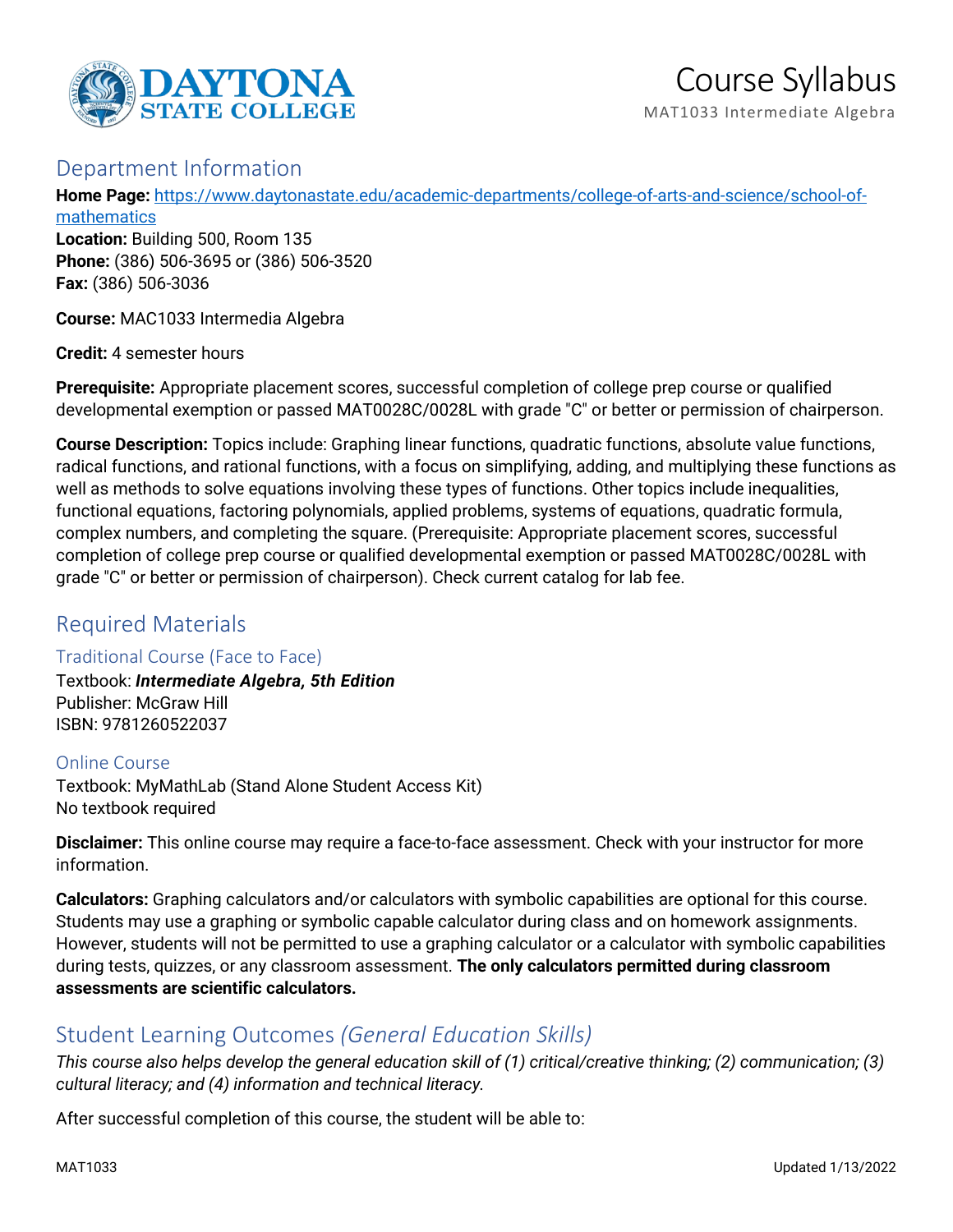- 1. Simplify rational expressions and complex fractions. *(1, 2, 4)*
- 2. Add, subtract, multiply, and divide rational expressions. *(1, 2, 4)*
- 3. Solve rational equations. *(1, 2, 4)*
- 4. Solve applied problems that lead to rational equations. *(1, 2, 4)*
- 5. Graph linear equations. *(1, 2, 4)*
- 6. Identify relations that are functions. *(1, 2, 4)*
- 7. Recognize domain and range of relations. *(1, 2, 4)*
- 8. Use functional notation and evaluate functions at specific domain values. *(1, 2, 4)*
- 9. Find the slope of a line and use slope to determine if lines are parallel or perpendicular. *(1, 2, 4)*
- 10. Use ideas of slope and intercepts to name equations for described lines. *(1, 2, 4)*
- 11. Solve systems of linear equations using substitution and elimination methods. *(1, 2, 4)*
- 12. Solve applied problems using systems of equations in two variables. *(1, 2, 4)*
- 13. Solve inequalities and compound inequalities. *(1, 2, 4)*
- 14. Solve first degree equations and inequalities that contain absolute value terms. *(1, 2, 4)*
- 15. Solve literal equations and formulas for specified variables. *(1, 2, 4)*
- 16. Use interval notation to describe solution sets of inequalities. *(1, 2, 4)*
- 17. Be familiar with the field of complex numbers and how they are related with the real, rational, irrational, and integers. *(1, 2, 4)*
- 18. Perform basic operations of addition, subtraction, multiplication, division, and exponentiation with complex numbers. *(1, 2, 4)*
- 19. Solve quadratic equations using the zero-product property. *(1, 2, 4)*
- 20. Solve quadratic equations using the square root property and the method of completing the square. *(1, 2, 4)*
- 21. Solve quadratic equations using the quadratic formula. *(1, 2, 4)*
- 22. Solve applied problems that involve quadratic equations. *(1, 2, 4)*
- 23. Apply the Pythagorean Theorem to solve right triangle application problems. *(1, 2, 4)*

# Course Chapter and Sections Covered

## Traditional Course (Face to Face)

| <b>Chapter</b> | <b>Sections</b>     |
|----------------|---------------------|
| 1              | 1, 2, 3, 4, 5, 6, 7 |
| 2              | 1, 2, 3, 4, 5, 6, 7 |
| 3              | 1, 2, 3, 4, 5       |
| 4              | 1, 2, 3, 4, 5       |
| 5              | 1, 2, 3, 4, 5, 6    |
| 7              | 1, 2, 3, 4          |

### Online Course

| Sections            |
|---------------------|
| 1, 2, 3, 4, 5, 6, 7 |
| 1, 2, 3, 4, 5       |
| 1, 3, 5             |
| 5, 6, 7, 8          |
| 1, 2, 3, 4, 5, 6    |
| 2, 3                |
| 1, 2                |
|                     |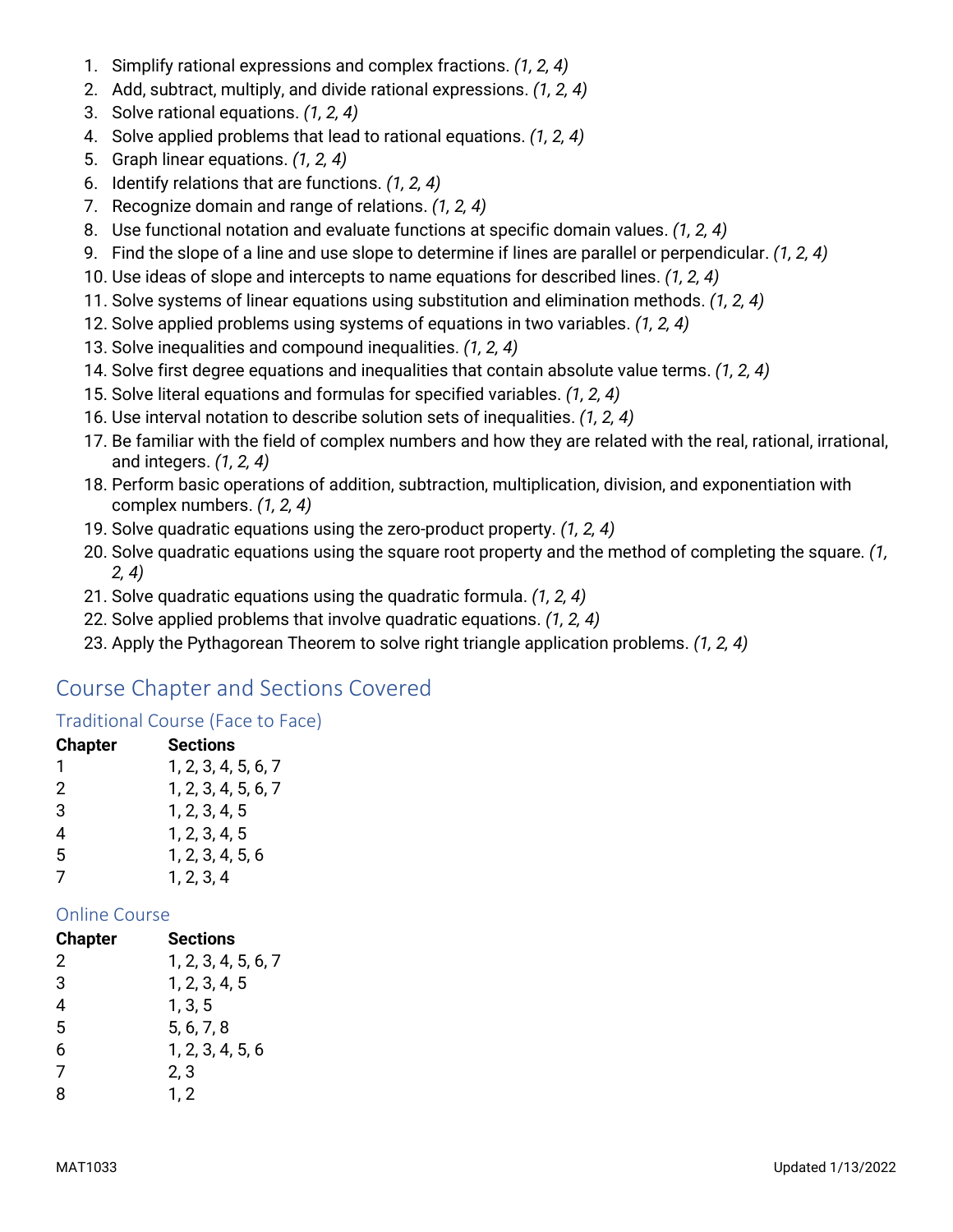# Grading Scale and Policy

For more detail on the course grading policy and procedure, you must contact the course's specific instructor.

 $90 - 100$  A 86 – 89 B+  $80 - 85$  B 76 – 79 C+  $70 - 75$  C  $60 - 69$  D Below 60 F

## Grades

Students may access their final grades by logging onto [my.daytonastate.edu,](https://my.daytonastate.edu/) clicking on My Academics, then My Classes, and finally View My Grades.

# Classroom Policies

**Disclaimer:** This syllabus has been constructed to be as complete as possible, but I reserve the right to alter policies, procedures, and the syllabus as needed with notification to students. Please utilize the course shell in Falcon Online regularly as any changes to the syllabus will be posted there.

**How to Proceed Through the Course:** Students should plan to have three hours of study time per week for each credit hour of class time. Example: When taking a typical 3-credit hour course, students should plan to spend at least 9 hours per week doing coursework and studying for that course regardless of the mode of delivery (online, hybrid, face-to-face).

**Communication:** College email is the official and primary internal communication method of Daytona State College. Employees and admitted students are assigned a Daytona State College email account which serves as the primary mechanism for official communication between College employees and registered students.

**Children/Non-Enrolled Individuals in Class:** Individuals who are not registered in the course are not permitted in the class when in session.

**Attendance:** Students who stop attending this class will be withdrawn from the class and receive a final grade of W1 (Withdrawn). Attendance includes participating in online or face-to-face environments as required.

**Classroom Etiquette:** All students should be on time for class. Attend to your needs before entering the room. Students who come late or leave during the class are a distraction to both the instructor and other students. The use of cellular phones and other electronic devices is also a distraction. Please ensure electronic devices are off (or silenced). If an emergency arises, please be courteous to your fellow students and leave quietly. Finally, cell phones, watch alarms, etc. are strictly prohibited during classroom assessment.

**Audit:** Auditing a course means that you wish to attend the classes, but do not wish to receive a grade. It is school policy that no audit will be approved after the drop/add period has ended.

**Incomplete Grade:** A grade of "I" will only be given at the end of this course when the instructor deems that the student has satisfied each of the following:

- 1. Has completed a minimum of 75% of the course work and made every effort to pass the course which includes having a record of good class attendance.
- 2. Has provided the instructor with a legitimate and documented reason for not being able to complete the course work by the end of the semester.
- 3. Has requested in writing from the instructor a grade of "I" prior to the last class period of the semester.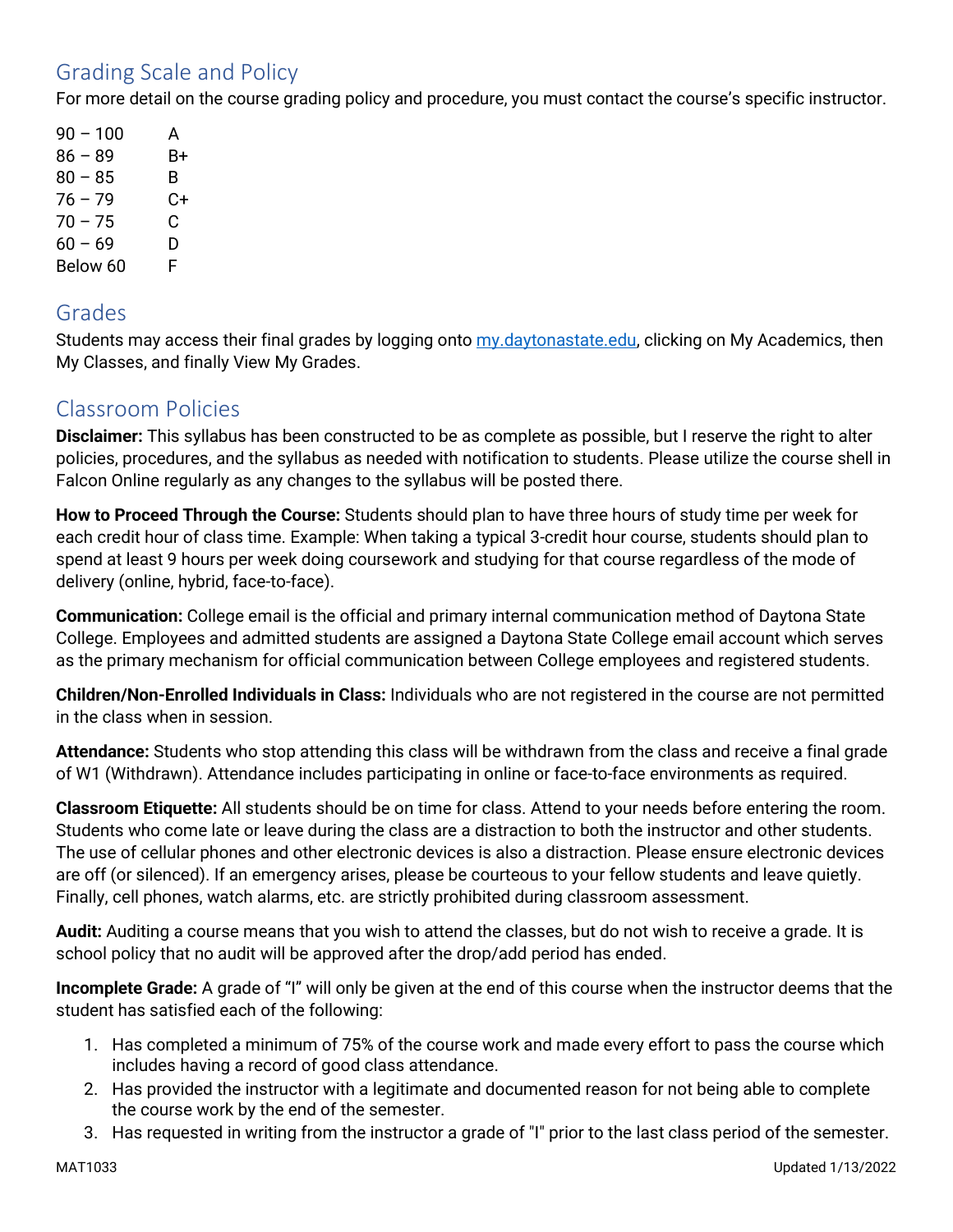4. Has a mathematical chance to pass the course.

If this math course is a prerequisite for another math course, you may not be able to register for that math course until the incomplete is satisfied and a grade is entered.

It is the responsibility of the student to complete the remaining assignments before the incomplete automatically converts to the grade of F, which is 45 days following the end of the term in which the I grade was assigned.

A grade of "I" is only intended for students with unforeseeable circumstances which will result in them not being able to complete the course during the current semester.

**Class Withdrawal Process:** Students can withdraw from this class prior to the date listed in the Academic Calendar. It is not necessary to have approval from the instructor to withdraw from the course, but you should discuss the situation with the instructor prior to any action. Many times, issues and concerns can be resolved with communication. Please review the Refund/Repayment Policy in the current college catalog and check with the [Financial Aid](https://www.daytonastate.edu/financial-aid) office to determine how the withdrawal might affect your current and future financial aid eligibility. The steps for withdrawal from a class can be found on the [Student Falcon Self-Service InfoGuide](https://library.daytonastate.edu/student-falcon-self-service/home) (https://library.daytonastate.edu/student-falcon-self-service/home) under Drop Classes.

**Reinstatement Procedures and Instructions:** Students who are dropped from a class due to non-payment, nonattendance, or other process and wish to be reinstated should make a request following the Class [Reinstatement Procedure](https://www.daytonastate.edu/enrollment-information/index.html) (https://www.daytonastate.edu/enrollment-information). Students are advised to speak with Enrollment Services to ensure the reason for the drop is resolved.

**Student Rights & Responsibilities:** Students are responsible for reading and following all college policies outlined in the current Student Handbook. Some of the most important are summarized below. The Handbook can be accessed on the [Student Resources](https://www.daytonastate.edu/student-resources) webpage (https://www.daytonastate.edu/student-resources) under the Student Resources left navigation menu.

**Sensitive Materials:** Course content aims to enable students to reach course goals and objectives. As such, students may be introduced to a wide range of topics and ideas that differ from familiar understandings and beliefs. Some content may be considered sensitive or offensive or disturbing (or all of the above) by some students.

**Recording:** Students may record video or audio of a class lecture for a class in which the student is enrolled for their own personal educational use. A class lecture is defined as a formal or methodical oral presentation as part of a college course intended to present information or teach enrolled students about a particular subject.

Recording class activities other than class lectures, including but not limited to lab sessions, student presentations (whether individually or part of a group), class discussion (except when incidental to and incorporated within a class lecture), clinical presentations such as patient history, academic exercises involving student participation, test or examination administrations, field trips, private conversations between students in the class or between a student and the faculty member, is prohibited. Invited guest speakers may be recorded with their consent. Recordings may not be used as a substitute for class participation and class attendance and may not be published, posted, or shared without the written consent of the faculty member. Failure to adhere to these requirements may constitute a violation of the Student Code of Conduct.

**Academic Integrity:** To preserve academic excellence and integrity, the College expects you to know, understand, and comply with the Academic Integrity Policy, which prohibits academic dishonesty in any form, including, but not limited to cheating and plagiarism. The grades you earn must be based upon your own work and must accurately reflect your own knowledge and skills.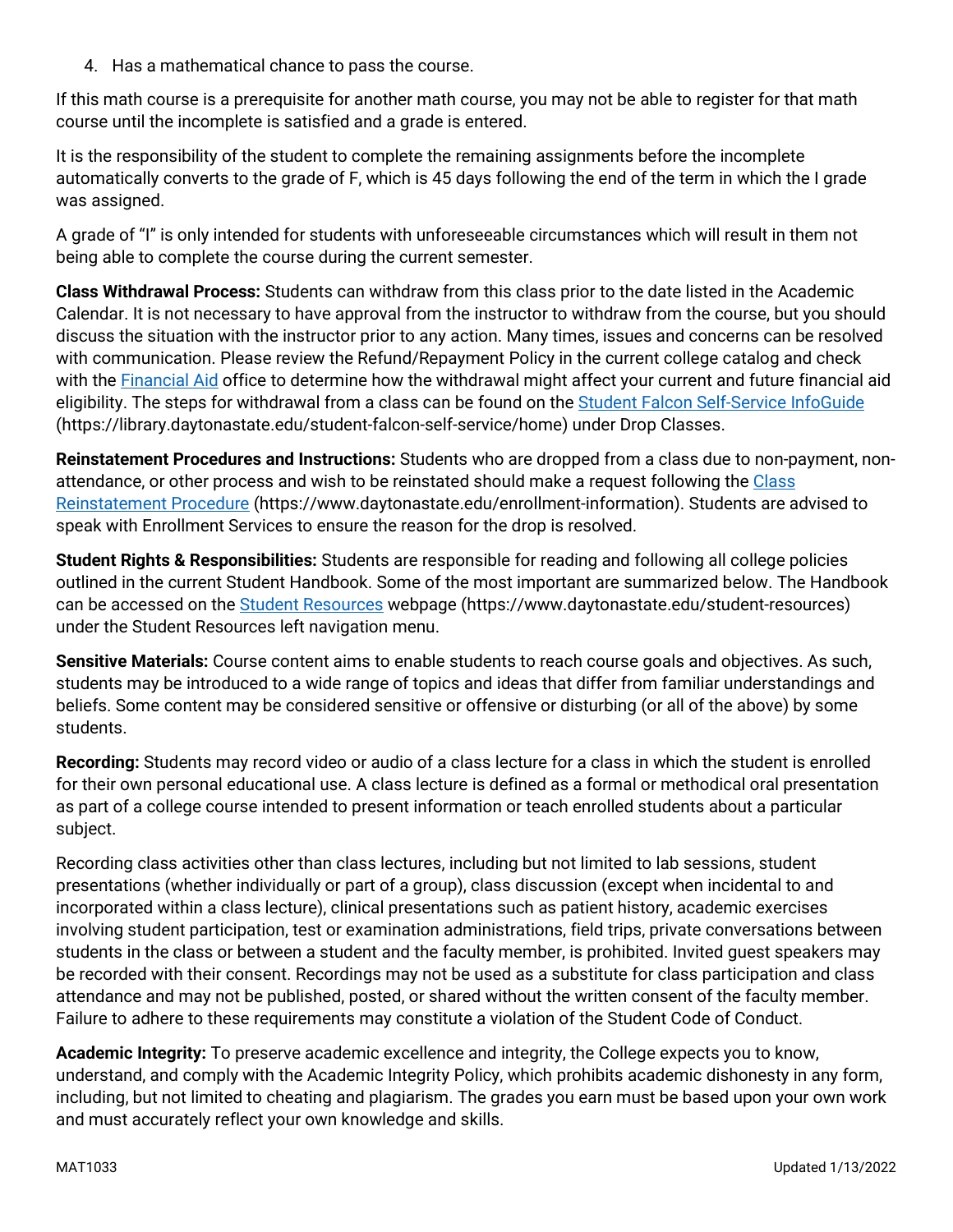An instructor who finds that a student has violated Academic Integrity may apply an academic consequence ranging from a zero percent for the assignment, up to and including failure for the entire course. Violations may be reported to the academic department chair for review and/or referred to the Judicial Affairs for appropriate disciplinary resolution. Visit the [Student Services Departments](https://www.daytonastate.edu/student-service-departments) page (https://www.daytonastate.edu/student-service-departments) for more information about Academic Integrity and the appeal process.

**Honor Pledge:** "I, as a member of the DSC community, pledge that I will neither give nor receive unauthorized aid in my work nor will I present another's work as my own, nor will I tolerate anyone who does." View the Student Handbook for more information.

### Forms of Academic Dishonesty

**Cheating:** Cheating can be defined as: receiving or giving unauthorized assistance on a quiz, test, exam, paper, or project or unauthorized use of materials to complete such; collaborating with another person(s) without authorization on a quiz, test, exam, paper, or project; taking a quiz, test, or exam for someone else or allowing someone else to do the same for you.

**Plagiarism:** Plagiarism can be defined as: submitting work in which words, facts, or ideas from another source are used without acknowledging that the material is borrowed whether from a published or unpublished source. For specific information on how to document information from other sources, students should check with their instructors, academic departments, or a recognized writing manual, such as MLA or APA.

**Self-plagiarism:** When students turn in the same assignment for two different classes, they are selfplagiarizing. This rule also applies to sections of an assignment. Not only does 'repurposing' assignments deny students the opportunity to learn, but also it is not fair according to the college's standards. Because of this, self-plagiarizing is coined 'double-dipping,' which leads to devaluation of grades and therefore, a devaluation of the College. Daytona State College prohibits self-plagiarism.

**Online Academic Integrity Violations:** These violations include but are not limited to the following: sharing your Falcon Online password, working on an assignment with someone else when it is supposed to be done on your own, looking at someone else's work while taking a quiz or exam, using a cell phone to share quiz or exam information, revising a paper that was found on the Internet, or submitting a paper purchased form a website.

**Fabrication:** Fabrication can be defined as listing sources in a bibliography that one did not actually use in a written assignment; presenting false, invented, or fictitious data/evidence in a written assignment.

**Other Academic Misconduct:** Other Academic Misconduct might include, but is not limited to:

- In a testing situation, conduct, such as, looking at a classmate's test, talking to a classmate, or leaving the classroom without the instructor's or proctor's permission.
- Obtaining help while taking online tests or quizzes in the form of another person consultation, Googling for answers, texting, or using other social media.
- Obtaining part or all of a test by theft/purchase OR selling /giving part of all of a test to someone else.
- Soliciting someone to impersonate you online or in a classroom setting.
- Entering an office or building for the purpose of changing a grade on a test, assignment, or in a grade book or for the purpose of obtaining a test.
- Altering or attempting to alter academic records of the College which relate to grades; being an accessory to same.

**Microsoft Office:** Microsoft Office 365, with 1TB of OneDrive storage, is available to enrolled Daytona State College students. Students are provided a college email address that serves as the student's official source for college communication. In addition to email, Office 365 provides students with shared calendars, the ability to create and edit documents online, team sites, and other collaboration tools. Whether you work on a PC, Mac,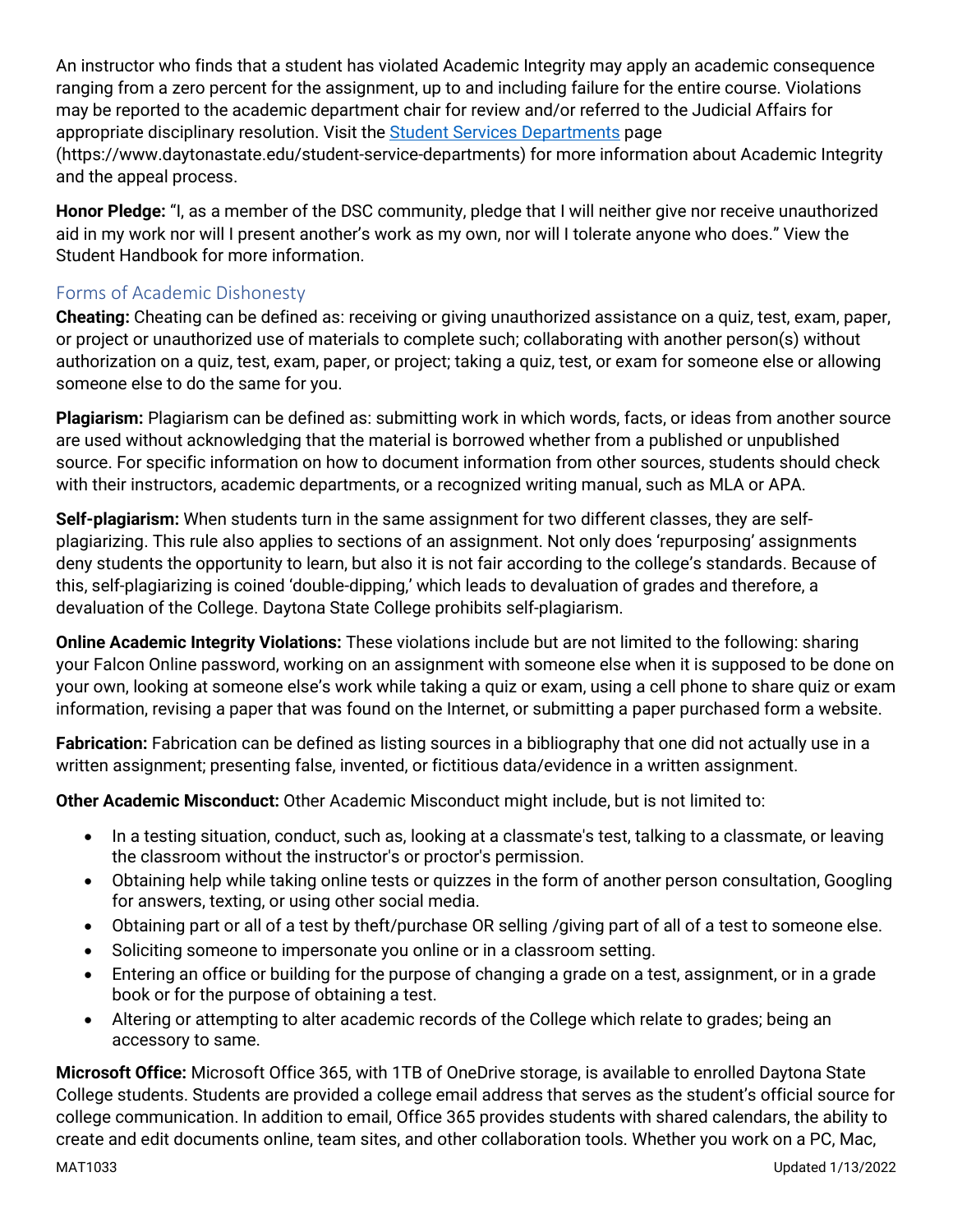tablet, or phone, you will have a consistent experience across all your devices. The service includes online versions of Word, PowerPoint, Excel, Teams, OneNote, and OneNote Class Notebook. For more information about Office 365, visit the [Help Desk](https://www.daytonastate.edu/help-desk/) webpage (https://www.daytonastate.edu/help-desk/) and click on Office 365.

**Student Evaluation of Instruction:** Every semester for every course, you have the opportunity to give your instructors feedback on your experiences in class. Instructors use your feedback to make informed decisions about how they teach their courses. Understanding student perceptions and experiences is a part of how we improve teaching across the college. Student evaluations of instruction are also an important element of the faculty evaluation process, which is why collecting a broad, representative, and valid data set is important. What this means is the more students who participate, the better the feedback.

You'll receive email with instructions near the end of the semester. You have about two weeks before the evaluation window closes. You can find the Course Evaluation window for each semester in the Academic Calendar on Daytona State College's website menu under Academics. Your course evaluation link is unique, and evaluations are anonymous. Additionally, evaluations are anonymous, and instructors only see summaries after grades are posted.

**Class expectations:** This is a college credit course. All papers and communications related to the course must be written using proper grammar, spelling, and punctuation. Abbreviations, phrases, et cetera, that may be acceptable in emails between friends or on discussion boards outside of this course are not acceptable.

Any written communication received without following the standards of proper English will adversely affect your grade. This course also helps develop the general education skills of critical thinking, computation, and computer literacy.

**Student Rights & Responsibilities:** Students are responsible for reading and following all college policies outlined in the current Student Handbook. The Handbook can be accessed on the [Student Resources](https://www.daytonastate.edu/student-resources) webpage (https://www.daytonastate.edu/student-resources) under the Student Resources left navigation menu.

# Support Services

**Counseling and Accessibility Services:** Counseling and Accessibility Services (CAS) provides tools and resources to students with documented disabilities. Students who self-disclose a disability and provide the required documentation to the CAS Office can receive confidential and reasonable accommodations to assist in their academic success. If you need accommodations, please contact the CAS Office at (386) 506-3038.

To call Florida Relay dial 7-1-1 or the appropriate toll-free number: 1-800-955-8771 (TTY), 1-800-955-8770 (Voice). Counseling Services are available on campus to help students by providing confidential short-term counseling and linking them to local community mental health professionals for long-term assistance when needed. Please call (386) 506-3038 for more information. Visit the [Counseling and Accessibility Services](https://www.daytonastate.edu/student-service-departments/counseling-accessibility/) webpage (https://www.daytonastate.edu/student-service-departments/counseling-accessibility/) for more information.

**Veterans:** If you are currently serving or have ever served in the U.S. Military, please feel free to visit the Veterans Center in the Building 100, Room 205 for any assistance or phone (386) 506-3653. Please visit the [Veterans Services](https://www.daytonastate.edu/veterans-services) webpage (https://www.daytonastate.edu/veterans-services) for more information.

**Academic Support Center:** The Academic Support Centers (ASC) assist students on every campus to achieve their potential by providing the resources they need to become successful, independent learners. Visit the [Academic Support Center](https://www.daytonastate.edu/library-and-tutoring/academic-support-center/index.html) webpage (https://www.daytonastate.edu/library-and-tutoring/academic-supportcenter/) for more information or email [ASC@DaytonaState.edu.](mailto:ASC@DaytonaState.edu)